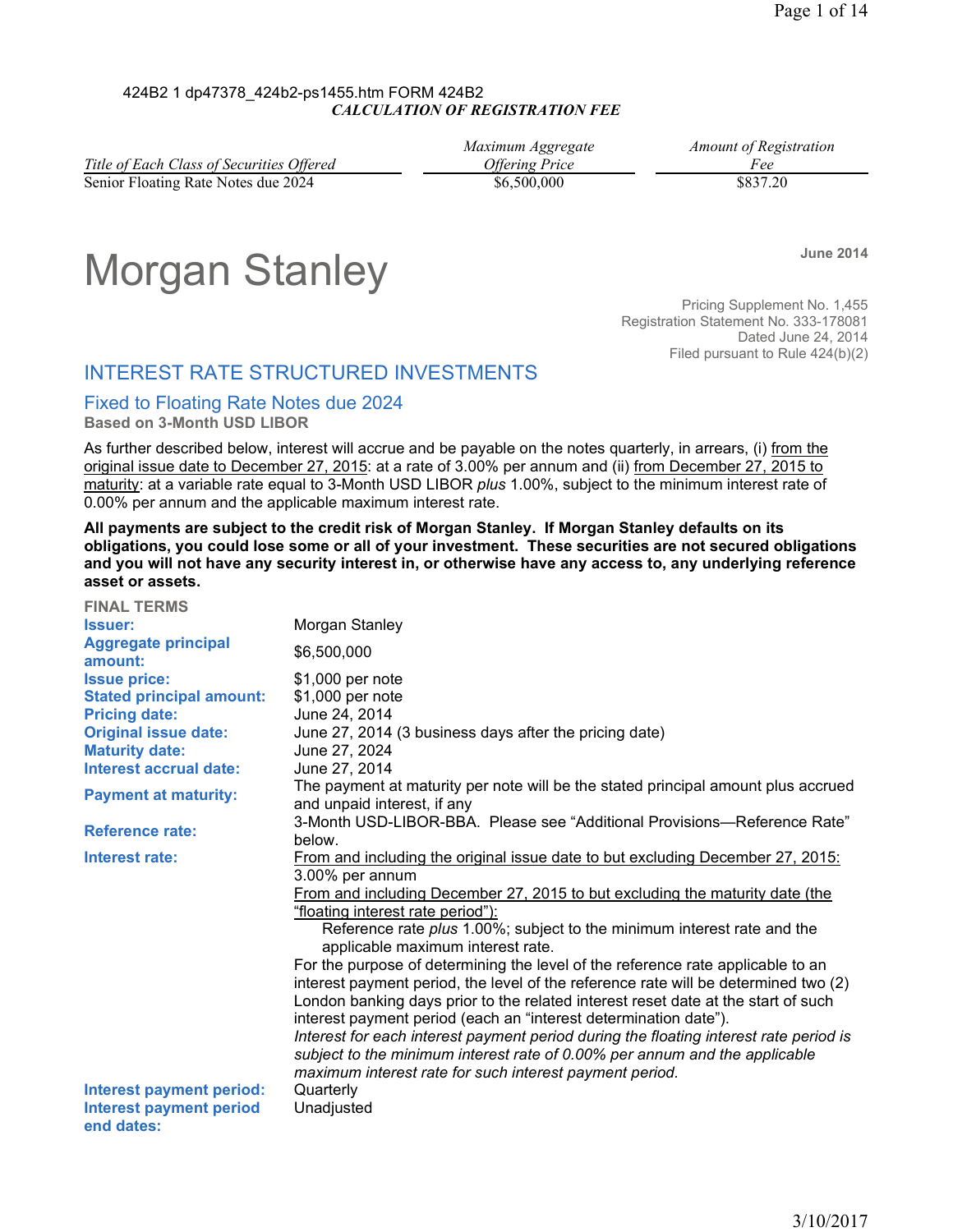| <b>Interest payment dates:</b>             | Each March 27, June 27, September 27 and December 27, beginning September<br>27, 2014; provided that if any such day is not a business day, that interest payment<br>will be made on the next succeeding business day and no adjustment will be made<br>to any interest payment made on that succeeding business day. |                                    |                                 |  |  |
|--------------------------------------------|-----------------------------------------------------------------------------------------------------------------------------------------------------------------------------------------------------------------------------------------------------------------------------------------------------------------------|------------------------------------|---------------------------------|--|--|
| Interest reset dates:                      | Each March 27, June 27, September 27 and December 27, beginning December<br>27, 2015; provided that such interest reset dates shall not be adjusted for non-<br>business days.                                                                                                                                        |                                    |                                 |  |  |
| <b>Day-count convention:</b>               | 30/360                                                                                                                                                                                                                                                                                                                |                                    |                                 |  |  |
| <b>Minimum interest rate:</b>              | 0.00% per annum during the floating interest rate period                                                                                                                                                                                                                                                              |                                    |                                 |  |  |
| <b>Maximum interest rate:</b>              | During the floating interest rate period:                                                                                                                                                                                                                                                                             |                                    |                                 |  |  |
|                                            | From and including December 27, 2015 to but excluding June 27, 2018:<br>$\bullet$<br>4.00% per annum                                                                                                                                                                                                                  |                                    |                                 |  |  |
|                                            | From and including June 27, 2018 to but excluding June 27, 2021: 5.00%<br>$\bullet$<br>per annum                                                                                                                                                                                                                      |                                    |                                 |  |  |
|                                            | From and including June 27, 2021 to but excluding the maturity date:<br>$\bullet$<br>6.00% per annum                                                                                                                                                                                                                  |                                    |                                 |  |  |
| <b>Redemption:</b>                         | Not applicable                                                                                                                                                                                                                                                                                                        |                                    |                                 |  |  |
| <b>Specified currency:</b>                 | U.S. dollars                                                                                                                                                                                                                                                                                                          |                                    |                                 |  |  |
| <b>CUSIP / ISIN:</b>                       | 61760QEJ9 / US61760QEJ94                                                                                                                                                                                                                                                                                              |                                    |                                 |  |  |
| <b>Book-entry or certificated</b><br>note: | Book-entry                                                                                                                                                                                                                                                                                                            |                                    |                                 |  |  |
| <b>Business day:</b>                       | New York                                                                                                                                                                                                                                                                                                              |                                    |                                 |  |  |
| Agent:                                     | Morgan Stanley & Co. LLC ("MS & Co."), a wholly owned subsidiary of Morgan<br>Stanley. See "Supplemental Information Concerning Plan of Distribution; Conflicts<br>of Interest."                                                                                                                                      |                                    |                                 |  |  |
| <b>Calculation agent:</b>                  | Morgan Stanley Capital Services LLC                                                                                                                                                                                                                                                                                   |                                    |                                 |  |  |
| <b>Trustee:</b>                            | The Bank of New York Mellon                                                                                                                                                                                                                                                                                           |                                    |                                 |  |  |
| <b>Estimated value on the</b>              | \$982.40 per note. See "The Notes" on page 2.                                                                                                                                                                                                                                                                         |                                    |                                 |  |  |
| pricing date:                              |                                                                                                                                                                                                                                                                                                                       |                                    |                                 |  |  |
| <b>Commissions and issue</b>               |                                                                                                                                                                                                                                                                                                                       |                                    |                                 |  |  |
| price:                                     | <b>Price to public</b>                                                                                                                                                                                                                                                                                                | Agent's commissions <sup>(1)</sup> | <b>Proceeds to issuer</b> $(2)$ |  |  |
| Per note                                   | \$1,000                                                                                                                                                                                                                                                                                                               | \$12.50                            | \$987.50                        |  |  |
| <b>Total</b>                               | \$6,500,000                                                                                                                                                                                                                                                                                                           | \$81,250                           | \$6,418,750                     |  |  |

*(1) Morgan Stanley or one of our affiliates will pay varying discounts and commissions to dealers, including Morgan Stanley Wealth Management (an affiliate of the agent) and their financial advisors, of up to \$12.50 per note depending on market conditions. See "Supplemental Information Concerning Plan of Distribution; Conflicts of Interest." For additional information, see "Plan of Distribution (Conflicts of Interest)" in the accompanying prospectus supplement.*

*(2) See "Use of Proceeds and Hedging" on page 6.*

**The notes involve risks not associated with an investment in ordinary debt securities. See "Risk Factors" beginning on page 4.**

**The Securities and Exchange Commission and state securities regulators have not approved or disapproved these securities, or determined if this pricing supplement or the accompanying prospectus supplement and prospectus is truthful or complete. Any representation to the contrary is a criminal offense.**

**You should read this document together with the related prospectus supplement and prospectus, each of which can be accessed via the hyperlinks below.**

#### **Prospectus Supplement dated November 21, 2011 Prospectus dated November 21, 2011**

**The notes are not bank deposits and are not insured by the Federal Deposit Insurance Corporation or any other governmental agency, nor are they obligations of, or guaranteed by, a bank.**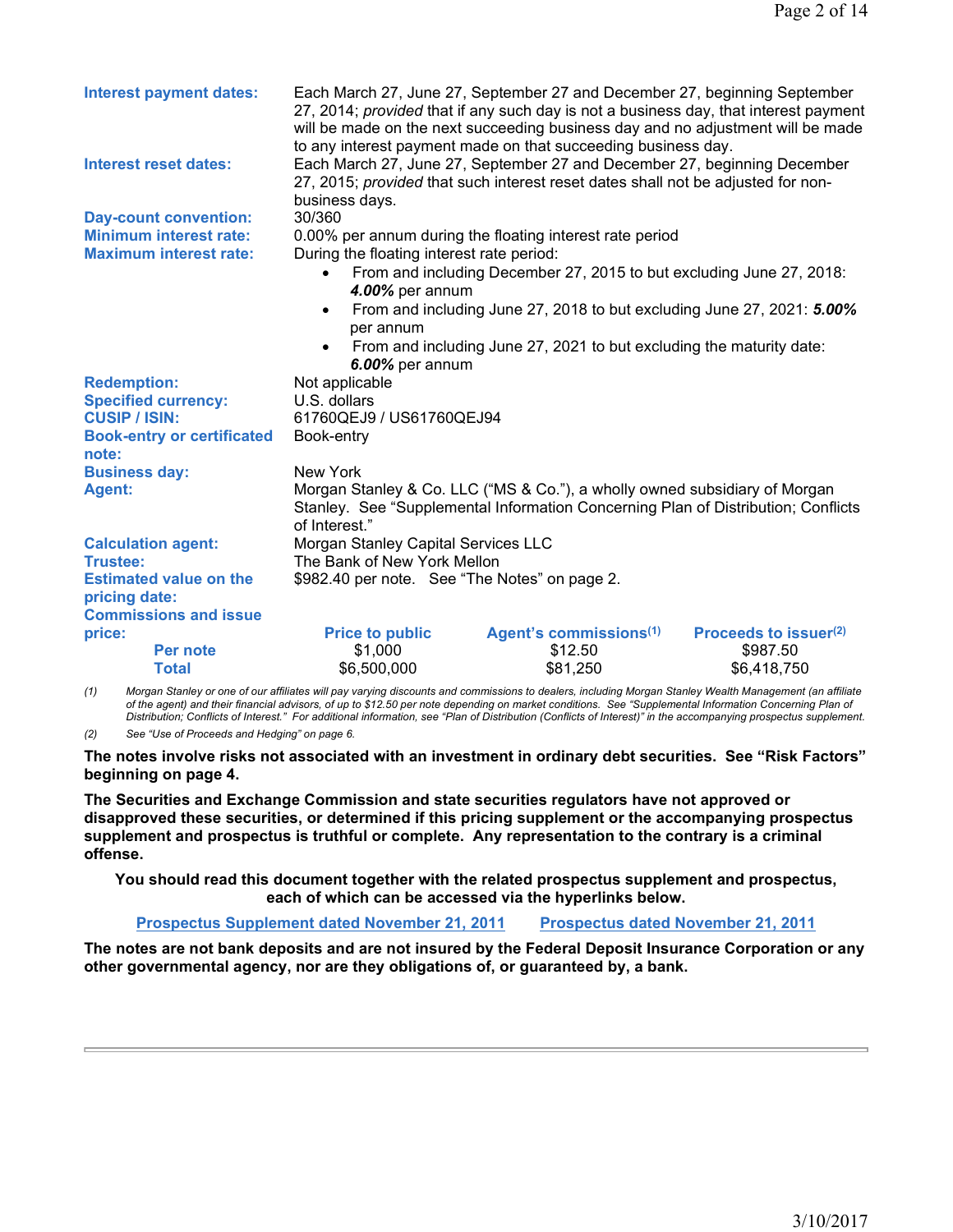### Fixed to Floating Rate Notes due 2024 **Based on 3-Month USD LIBOR**

# The Notes

The notes are debt securities of Morgan Stanley. From the original issue date until December 27, 2015, interest on the notes will accrue and be payable on the notes quarterly, in arrears, at 3.00% per annum, and thereafter, during the floating interest rate period, interest on the notes will accrue and be payable on the notes quarterly, in arrears, at a variable rate equal to 3-Month USD LIBOR *plus* 1.00%, subject to the minimum interest rate of 0.00% per annum and the applicable maximum interest rate. We describe the basic features of these notes in the sections of the accompanying prospectus called "Description of Debt Securities—Floating Rate Debt Securities" and prospectus supplement called "Description of Notes," subject to and as modified by the provisions described below. All payments on the notes are subject to the credit risk of Morgan Stanley.

The stated principal amount and the issue price of each note is \$1,000. This price includes costs associated with issuing, selling, structuring and hedging the notes, which are borne by you, and, consequently, the estimated value of the notes on the pricing date is less than the issue price. We estimate that the value of each note on the pricing date is \$982.40.

#### *What goes into the estimated value on the pricing date?*

In valuing the notes on the pricing date, we take into account that the notes comprise both a debt component and a performance-based component linked to LIBOR. The estimated value of the notes is determined using our own pricing and valuation models, market inputs and assumptions relating to LIBOR, instruments based on LIBOR, volatility and other factors including current and expected interest rates, as well as an interest rate related to our secondary market credit spread, which is the implied interest rate at which our conventional fixed rate debt trades in the secondary market.

#### *What determines the economic terms of the notes?*

In determining the economic terms of the notes, including the interest rate and the maximum interest rate applicable to each interest payment period during the floating interest rate period, we use an internal funding rate, which is likely to be lower than our secondary market credit spreads and therefore advantageous to us. If the issuing, selling, structuring and hedging costs borne by you were lower or if the internal funding rate were higher, one or more of the economic terms of the securities would be more favorable to you.

#### *What is the relationship between the estimated value on the pricing date and the secondary market price of the notes?*

The price at which MS & Co. purchases the notes in the secondary market, absent changes in market conditions, including those related to interest rates and LIBOR, may vary from, and be lower than, the estimated value on the pricing date, because the secondary market price takes into account our secondary market credit spread as well as the bid-offer spread that MS & Co. would charge in a secondary market transaction of this type, the costs of unwinding the related hedging transactions and other factors.

MS & Co. may, but is not obligated to, make a market in the notes and, if it once chooses to make a market, may cease doing so at any time.

### Additional Provisions

#### **Reference Rate**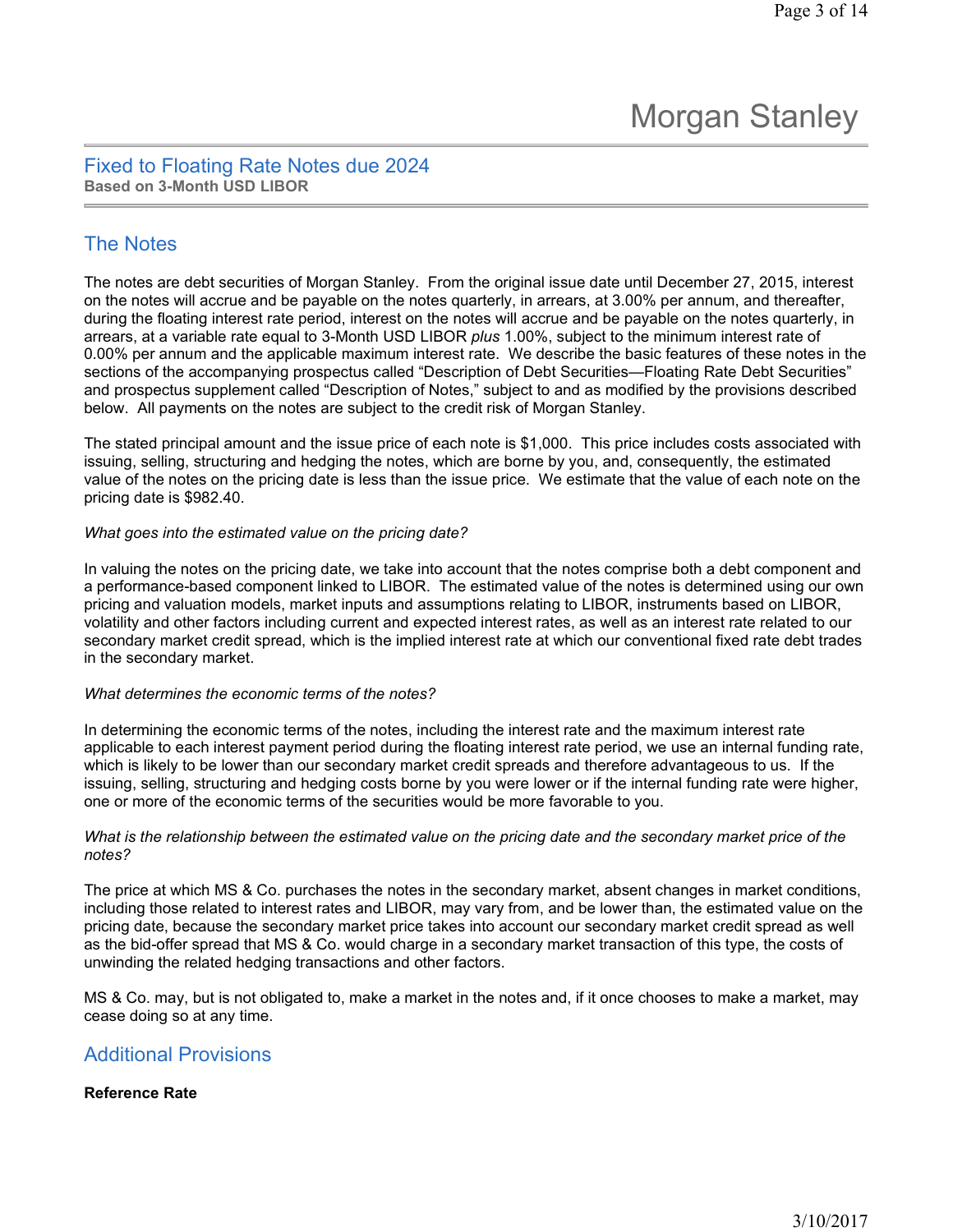"LIBOR" as defined in the accompanying prospectus in the section called "Description of Debt Securities—Floating Rate Debt Securities" and "—Base Rates" with an index maturity of 3 months and an index currency of U.S. dollars and as displayed on Reuters Page LIBOR01.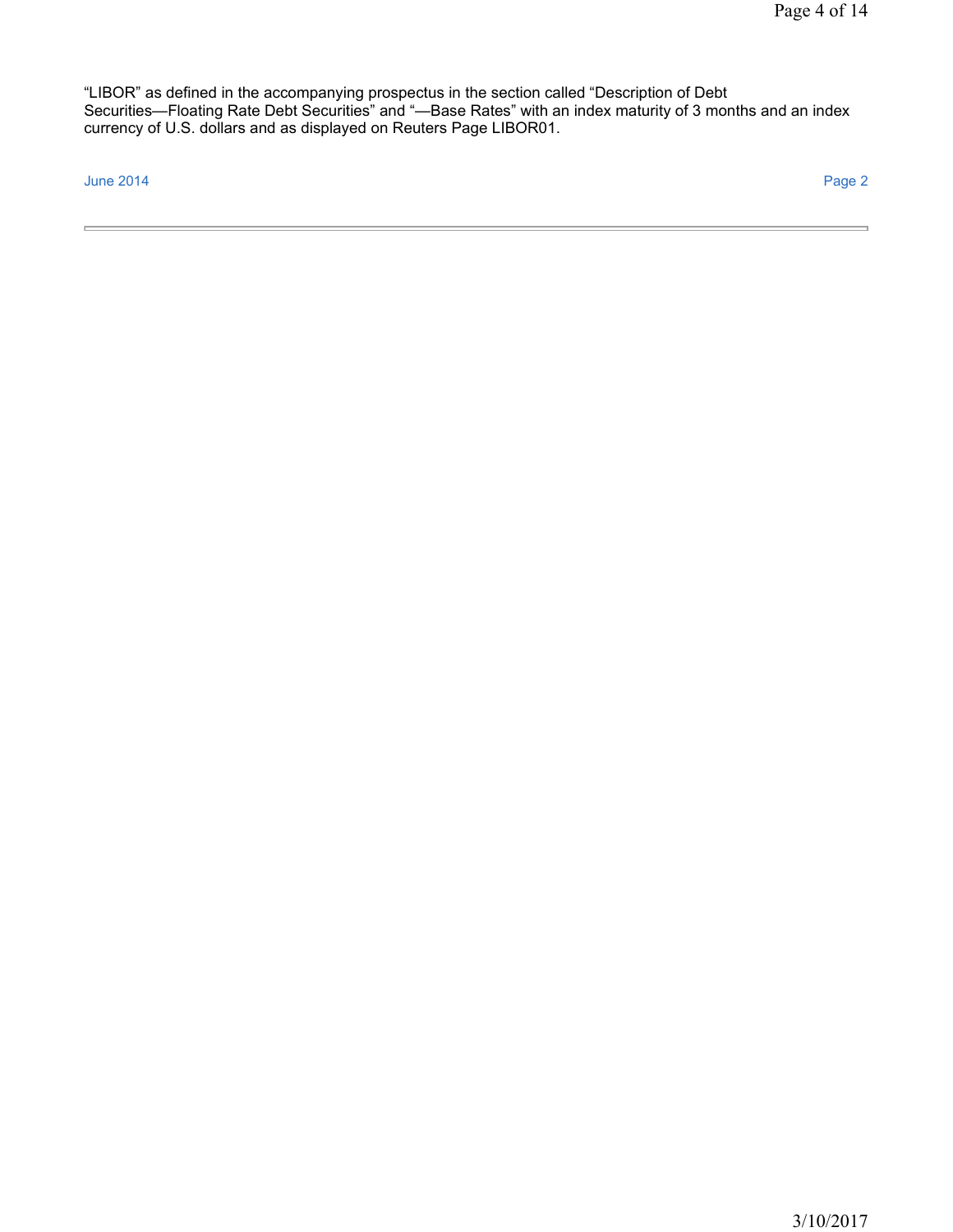### Fixed to Floating Rate Notes due 2024 **Based on 3-Month USD LIBOR**

### Historical Information

The following graph sets forth the historical percentage levels of the reference rate for the period from January 1, 2004 to June 24, 2014. The historical levels of the reference rate do not reflect the 1.00% spread that will apply to the interest that accrues on the notes for each interest payment period during the floating interest rate period, and should not be taken as an indication of its future performance. We obtained the information in the graph below from Bloomberg Financial Markets, without independent verification.



**\* The bold lines in the graph above represent the applicable maximum interest rate for each interest payment period during the floating interest rate period.**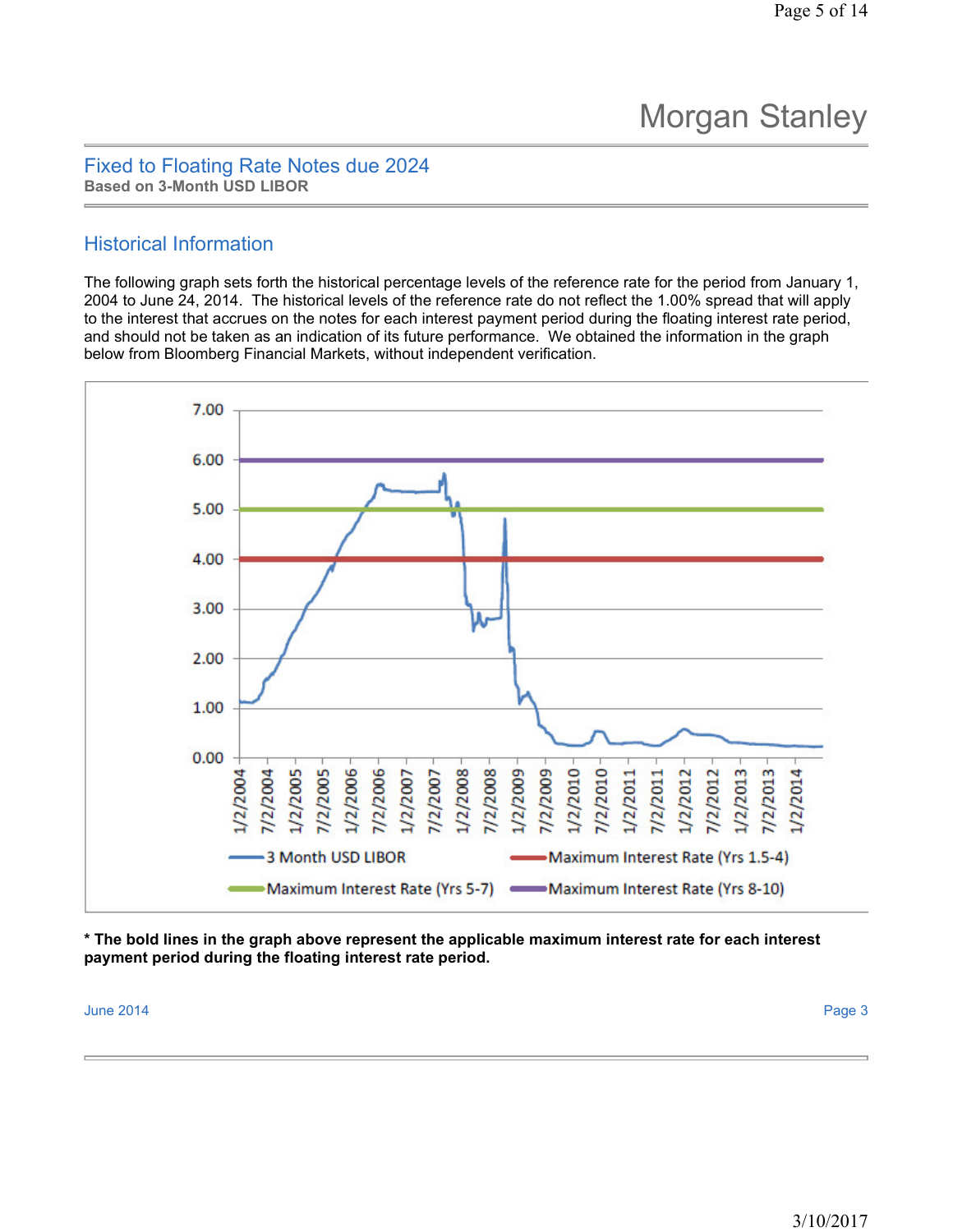### Fixed to Floating Rate Notes due 2024 **Based on 3-Month USD LIBOR**

# Risk Factors

i.

*The notes involve risks not associated with an investment in ordinary floating rate notes. An investment in the notes entails significant risks not associated with similar investments in a conventional debt security, including, but not limited to, fluctuations in the reference rate, and other events that are difficult to predict and beyond the issuer's control. This section describes the most significant risks relating to the notes. For a complete list of risk factors, please see the accompanying prospectus supplement and prospectus. Investors should consult their financial and legal advisers as to the risks entailed by an investment in the notes and the suitability of the notes in light of their particular circumstances.*

- **The historical performance of the reference rate is not an indication of future performance.** The historical performance of the reference rate should not be taken as an indication of future performance during the term of the notes. Changes in the levels of the reference rate will affect the trading price of the notes, but it is impossible to predict whether such levels will rise or fall.
- **The amount of interest payable on the notes for each interest payment period during the floating interest rate period is capped.** The interest rate on the notes for each interest payment period during the floating interest rate period is capped at the applicable maximum interest rate for such interest payment period. From and including December 27, 2015 to but excluding June 27, 2018, the interest rate on the notes for each interest payment is capped at the maximum interest rate of 4.00% per annum (equal to a maximum quarterly interest payment of \$10.00 for each \$1,000 stated principal amount of notes). From and including June 27, 2018 to but excluding June 27, 2021, the interest rate on the notes for each interest payment is capped at the maximum interest rate of 5.00% per annum (equal to a maximum quarterly interest payment of \$12.50 for each \$1,000 stated principal amount of notes). From and including June 27, 2021 to but excluding the maturity date, the interest rate on the notes for each interest payment is capped at the maximum interest rate of 6.00% per annum (equal to a maximum quarterly interest payment of \$15.00 for each \$1,000 stated principal amount of notes).
- **Investors are subject to our credit risk, and any actual or anticipated changes to our credit ratings or credit spreads may adversely affect the market value of the notes.** Investors are dependent on our ability to pay all amounts due on the notes on interest payment dates and at maturity and therefore investors are subject to our credit risk and to changes in the market's view of our creditworthiness. The notes are not guaranteed by any other entity. If we default on our obligations under the notes, your investment would be at risk and you could lose some or all of your investment. As a result, the market value of the notes prior to maturity will be affected by changes in the market's view of our creditworthiness. Any actual or anticipated decline in our credit ratings or increase in the credit spreads charged by the market for taking our credit risk is likely to adversely affect the value of the notes.
- **The price at which the notes may be sold prior to maturity will depend on a number of factors and may be substantially less than the amount for which they were originally purchased.** Some of these factors include, but are not limited to: (i) actual or anticipated changes in the level of the reference rate, (ii) volatility of the level of the reference rate, (iii) changes in interest and yield rates, (iv) any actual or anticipated changes in our credit ratings or credit spreads and (v) time remaining to maturity. Generally, the longer the time remaining to maturity and the more tailored the exposure, the more the market price of the notes will be affected by the other factors described in the preceding sentence. This can lead to significant adverse changes in the market price of securities like the notes. Depending on the actual or anticipated level of the reference rate, the market value of the notes is expected to decrease and you may receive substantially less than 100% of the issue price if you are able to sell your notes prior to maturity.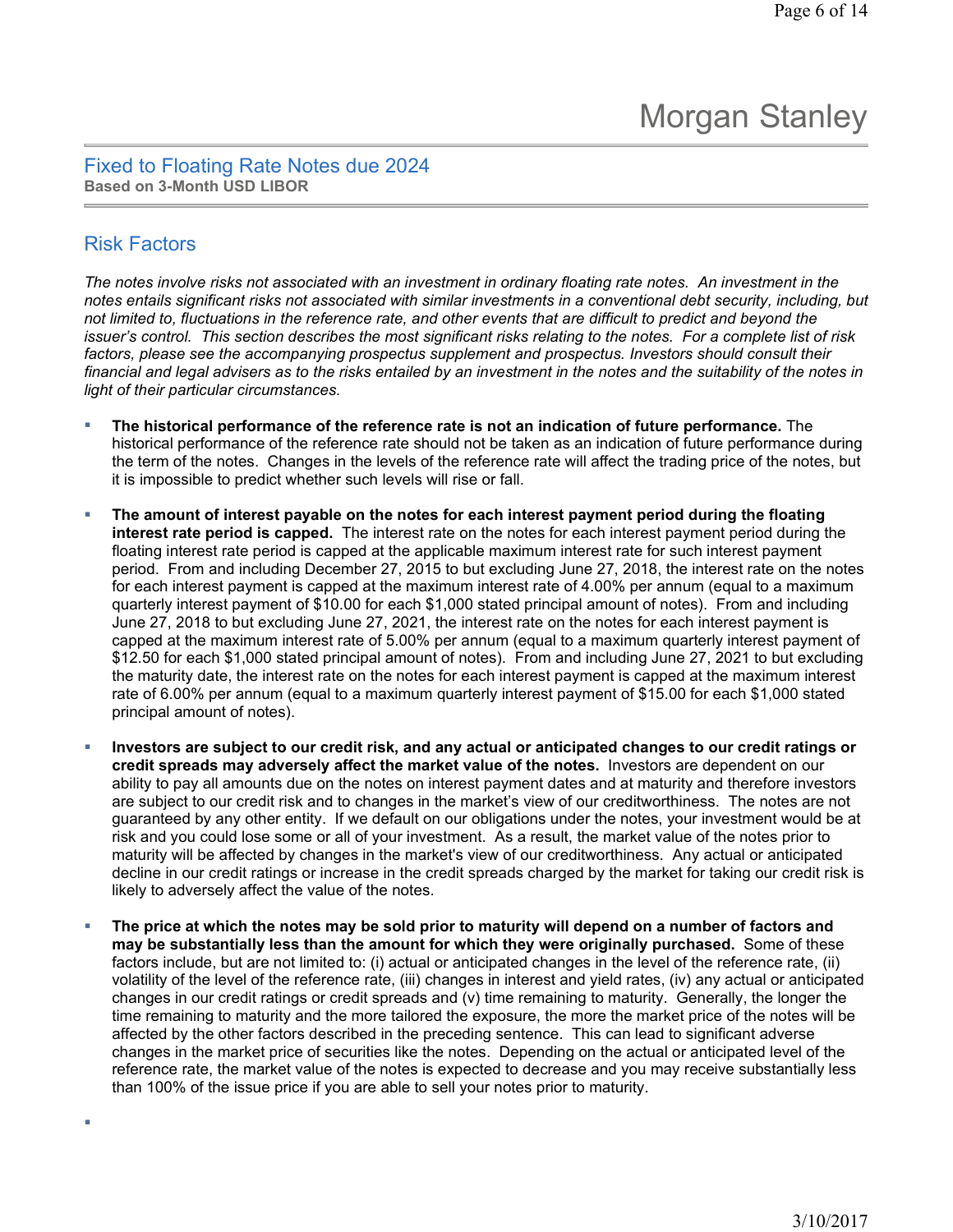**The rate we are willing to pay for securities of this type, maturity and issuance size is likely to be lower than the rate implied by our secondary market credit spreads and advantageous to us. Both the lower rate and the inclusion of costs associated with issuing, selling, structuring and hedging the notes in the original issue price reduce the economic terms of the notes, cause the estimated value of the notes to be less than the original issue price and will adversely affect secondary market prices.** Assuming no change in market conditions or any other relevant factors, the prices, if any, at which dealers, including MS & Co., are willing to purchase the notes in secondary market transactions will likely be significantly lower than the original issue price, because secondary market prices will exclude the issuing, selling, structuring and hedging-related costs that are included in the original issue price and borne by you and because the secondary market prices will reflect our secondary market credit spreads and the bid-offer spread that any dealer would charge in a secondary market transaction of this type, the costs of unwinding the related hedging transactions as well as other factors.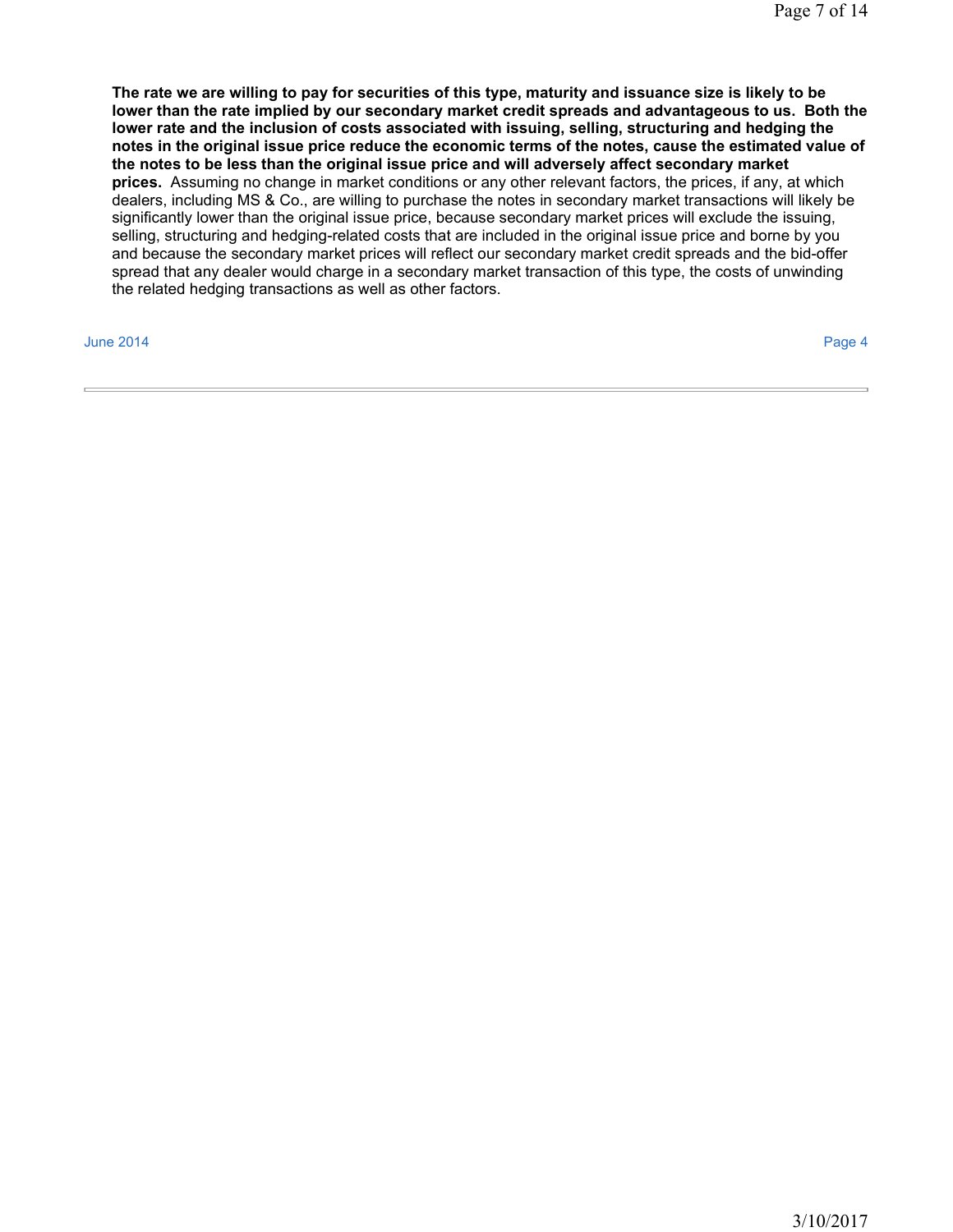### Fixed to Floating Rate Notes due 2024 **Based on 3-Month USD LIBOR**

The inclusion of the costs of issuing, selling, structuring and hedging the notes in the original issue price and the lower rate we are willing to pay as issuer make the economic terms of the notes less favorable to you than they otherwise would be.

- **The estimated value of the notes is determined by reference to our pricing and valuation models, which may differ from those of other dealers and is not a maximum or minimum secondary market price.** These pricing and valuation models are proprietary and rely in part on subjective views of certain market inputs and certain assumptions about future events, which may prove to be incorrect. As a result, because there is no market-standard way to value these types of securities, our models may yield a higher estimated value of the notes than those generated by others, including other dealers in the market, if they attempted to value the notes. In addition, the estimated value on the pricing date does not represent a minimum or maximum price at which dealers, including MS & Co., would be willing to purchase your notes in the secondary market (if any exists) at any time. The value of your notes at any time after the date of this pricing supplement will vary based on many factors that cannot be predicted with accuracy, including our creditworthiness and changes in market conditions.
- **The notes will not be listed on any securities exchange and secondary trading may be limited.** The notes will not be listed on any securities exchange. Therefore, there may be little or no secondary market for the notes. MS & Co. may, but is not obligated to, make a market in the notes and, if it once chooses to make a market, may cease doing so at any time. When it does make a market, it will generally do so for transactions of routine secondary market size at prices based on its estimate of the current value of the notes, taking into account its bid/offer spread, our credit spreads, market volatility, the notional size of the proposed sale, the cost of unwinding any related hedging positions, the time remaining to maturity and the likelihood that it will be able to resell the notes. Even if there is a secondary market, it may not provide enough liquidity to allow you to trade or sell the notes easily. Since other broker-dealers may not participate significantly in the secondary market for the notes, the price at which you may be able to trade your notes is likely to depend on the price, if any, at which MS & Co. is willing to transact. If, at any time, MS & Co. were to cease making a market in the notes, it is likely that there would be no secondary market for the notes. Accordingly, you should be willing to hold your notes to maturity.
- **Morgan Stanley & Co. LLC, which is a subsidiary of the issuer, has determined the estimated value on the pricing date.** MS & Co. has determined the estimated value of the notes on the pricing date.
- **The issuer, its subsidiaries or affiliates may publish research that could affect the market value of the notes. They also expect to hedge the issuer's obligations under the notes.** The issuer or one or more of its affiliates may, at present or in the future, publish research reports with respect to movements in interest rates generally or the reference rate specifically. This research is modified from time to time without notice and may express opinions or provide recommendations that are inconsistent with purchasing or holding the notes. Any of these activities may affect the market value of the notes. In addition, the issuer's subsidiaries expect to hedge the issuer's obligations under the notes and they may realize a profit from that expected hedging activity even if investors do not receive a favorable investment return under the terms of the notes or in any secondary market transaction.
- **The calculation agent, which is a subsidiary of the issuer, will make determinations with respect to the notes.** Any of these determinations made by the calculation agent may adversely affect the payout to investors. Determinations made by the calculation agent, including with respect to the reference rate, may adversely affect the payout to you on the notes.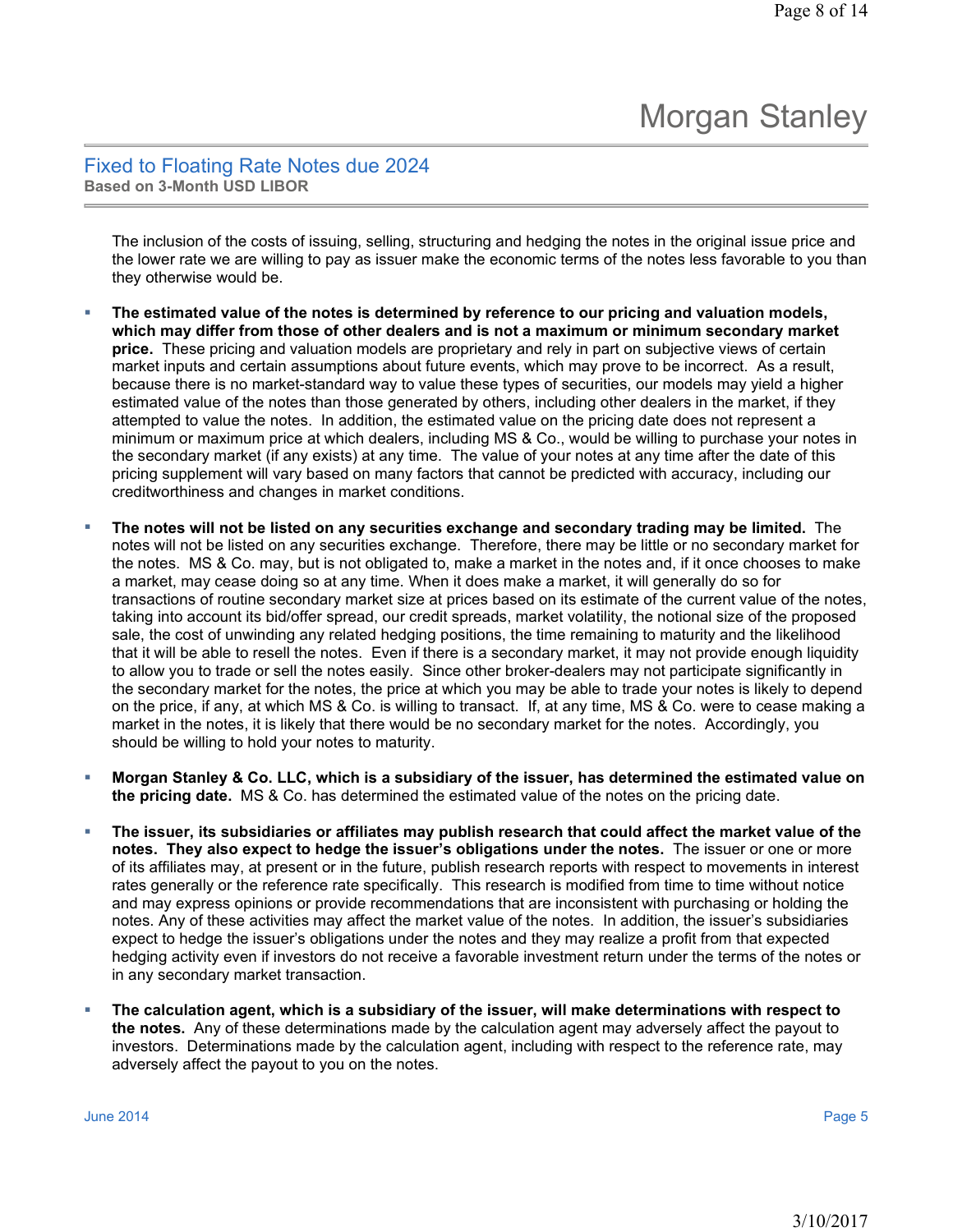$\Box$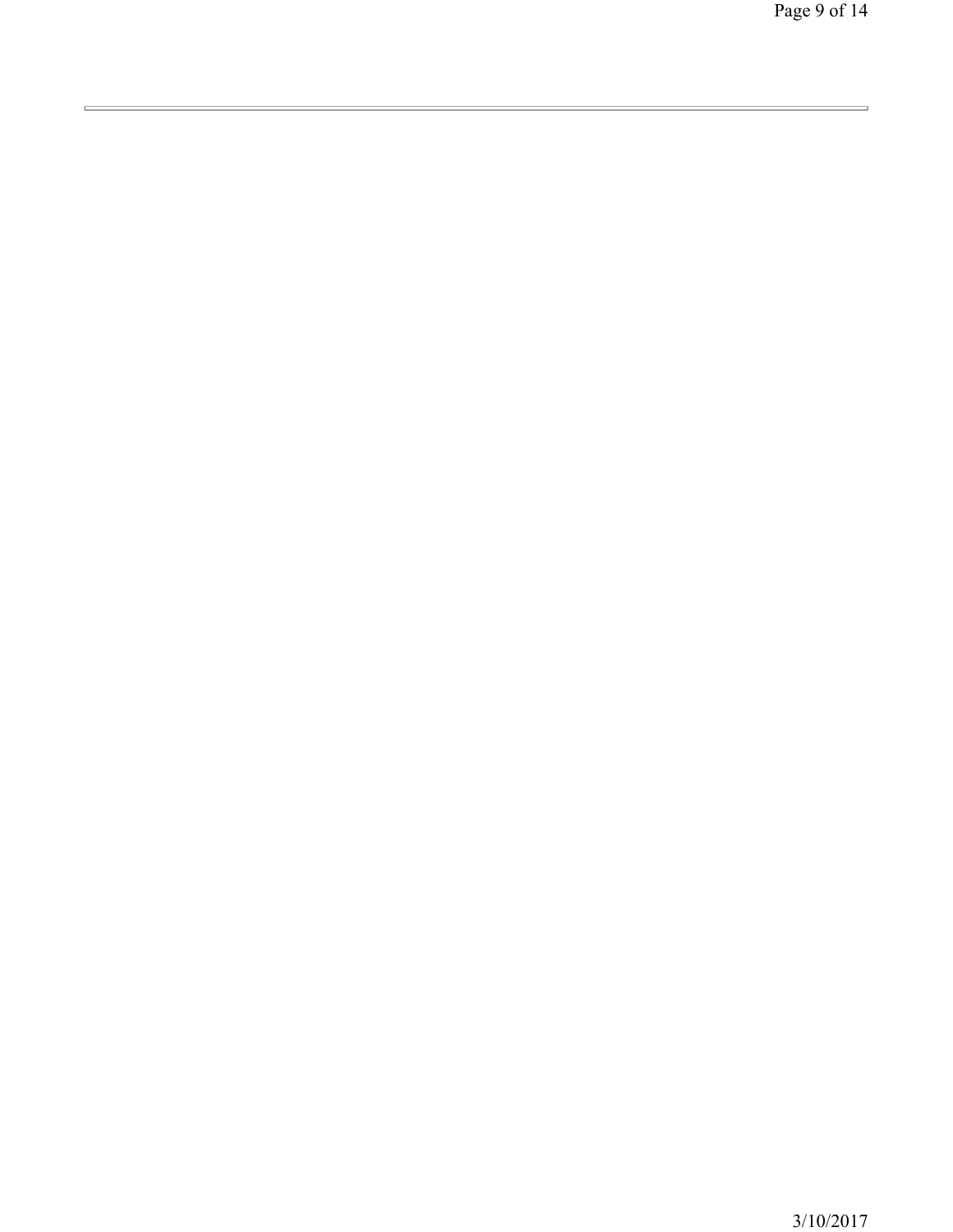### Fixed to Floating Rate Notes due 2024 **Based on 3-Month USD LIBOR**

## Use of Proceeds and Hedging

The proceeds we receive from the sale of the notes will be used for general corporate purposes. We will receive, in aggregate, \$1,000 per note issued, because, when we enter into hedging transactions in order to meet our obligations under the notes, our hedging counterparty will reimburse the cost of the Agent's commissions. The costs of the notes borne by you and described on page 2 above comprise the Agent's commissions and the cost of issuing, structuring and hedging the notes.

## Supplemental Information Concerning Plan of Distribution; Conflicts of Interest

We expect to deliver the notes against payment therefor in New York, New York on June 27, 2014, which will be the third scheduled business day following the date of the pricing of the notes.

Morgan Stanley or one of our affiliates will pay varying discounts and commissions to dealers, including Morgan Stanley Smith Barney LLC ("Morgan Stanley Wealth Management") and their financial advisors, of up to \$12.50 per note depending on market conditions. The agent may distribute the notes through Morgan Stanley Wealth Management, as selected dealer, or other dealers, which may include Morgan Stanley & Co. International plc ("MSIP") and Bank Morgan Stanley AG. Morgan Stanley Wealth Management, MSIP and Bank Morgan Stanley AG are affiliates of Morgan Stanley.

MS & Co. is our wholly-owned subsidiary and it and other subsidiaries of ours expect to make a profit by selling, structuring and, when applicable, hedging the notes. When MS & Co. prices this offering of notes, it will determine the economic terms of the notes such that for each note the estimated value on the pricing date will be no lower than the minimum level described in "The Notes" on page 2.

MS & Co. will conduct this offering in compliance with the requirements of FINRA Rule 5121 of the Financial Industry Regulatory Authority, Inc., which is commonly referred to as FINRA, regarding a FINRA member firm's distribution of the securities of an affiliate and related conflicts of interest. MS & Co. or any of our other affiliates may not make sales in this offering to any discretionary account.

## Acceleration Amount in Case of an Event of Default

In case an event of default with respect to the notes shall have occurred and be continuing, the amount declared due and payable per note upon any acceleration of the notes shall be an amount in cash equal to the stated principal amount plus accrued and unpaid interest.

## Validity of the Notes

In the opinion of Davis Polk & Wardwell LLP, as special counsel to Morgan Stanley, when the notes offered by this pricing supplement have been executed and issued by Morgan Stanley, authenticated by the trustee pursuant to the Senior Debt Indenture and delivered against payment as contemplated herein, such notes will be valid and binding obligations of Morgan Stanley, enforceable in accordance with their terms, subject to applicable bankruptcy, insolvency and similar laws affecting creditors' rights generally, concepts of reasonableness and equitable principles of general applicability (including, without limitation, concepts of good faith, fair dealing and the lack of bad faith), *provided* that such counsel expresses no opinion as to the effect of fraudulent conveyance, fraudulent transfer or similar provision of applicable law on the conclusions expressed above. This opinion is given as of the date hereof and is limited to the laws of the State of New York and the General Corporation Law of the State of Delaware. In addition, this opinion is subject to customary assumptions about the trustee's authorization, execution and delivery of the Senior Debt Indenture and its authentication of the notes and the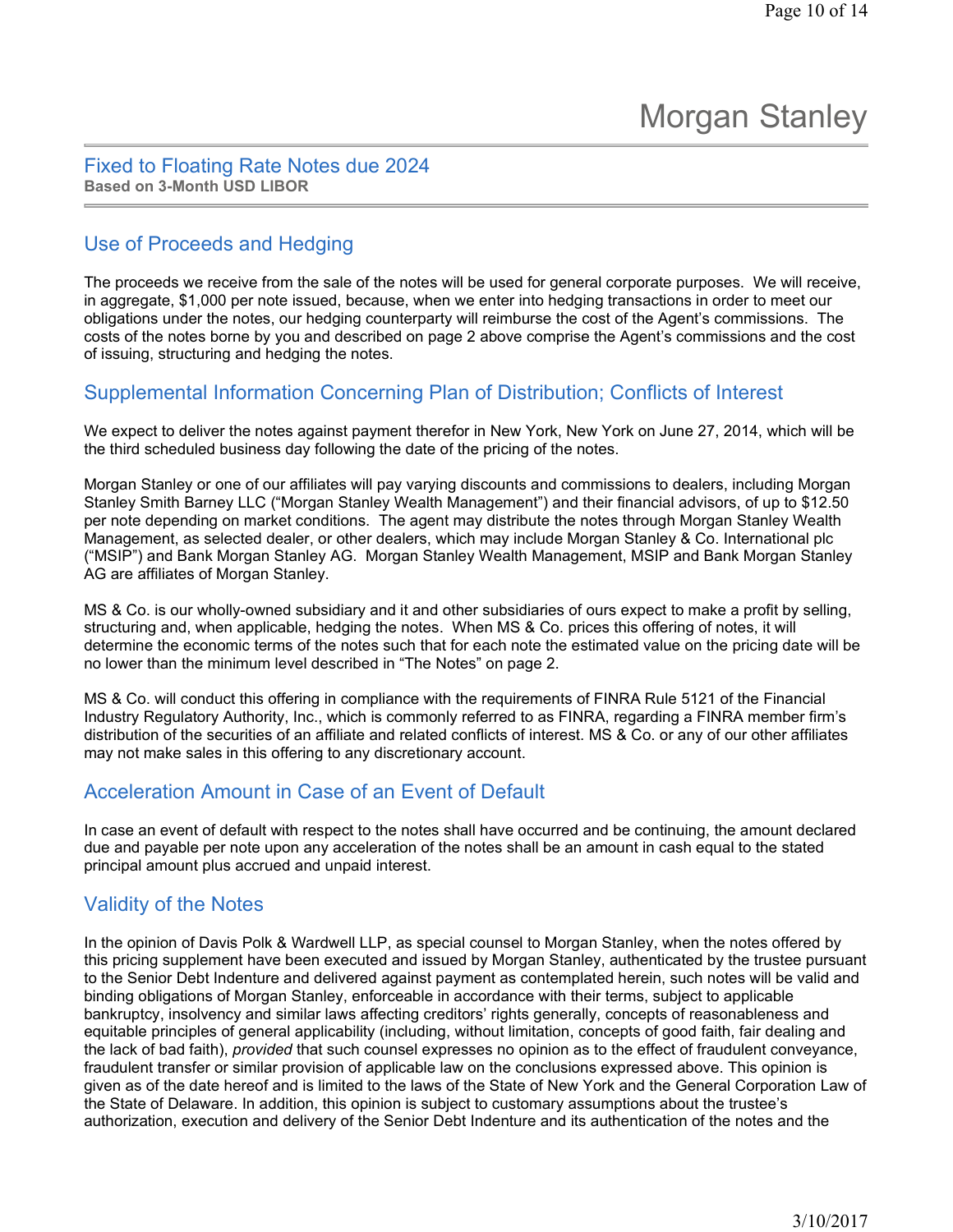validity, binding nature and enforceability of the Senior Debt Indenture with respect to the trustee, all as stated in the letter of such counsel dated November 21, 2011, which is Exhibit 5-a to the Registration Statement on Form S-3 filed by Morgan Stanley on November 21, 2011.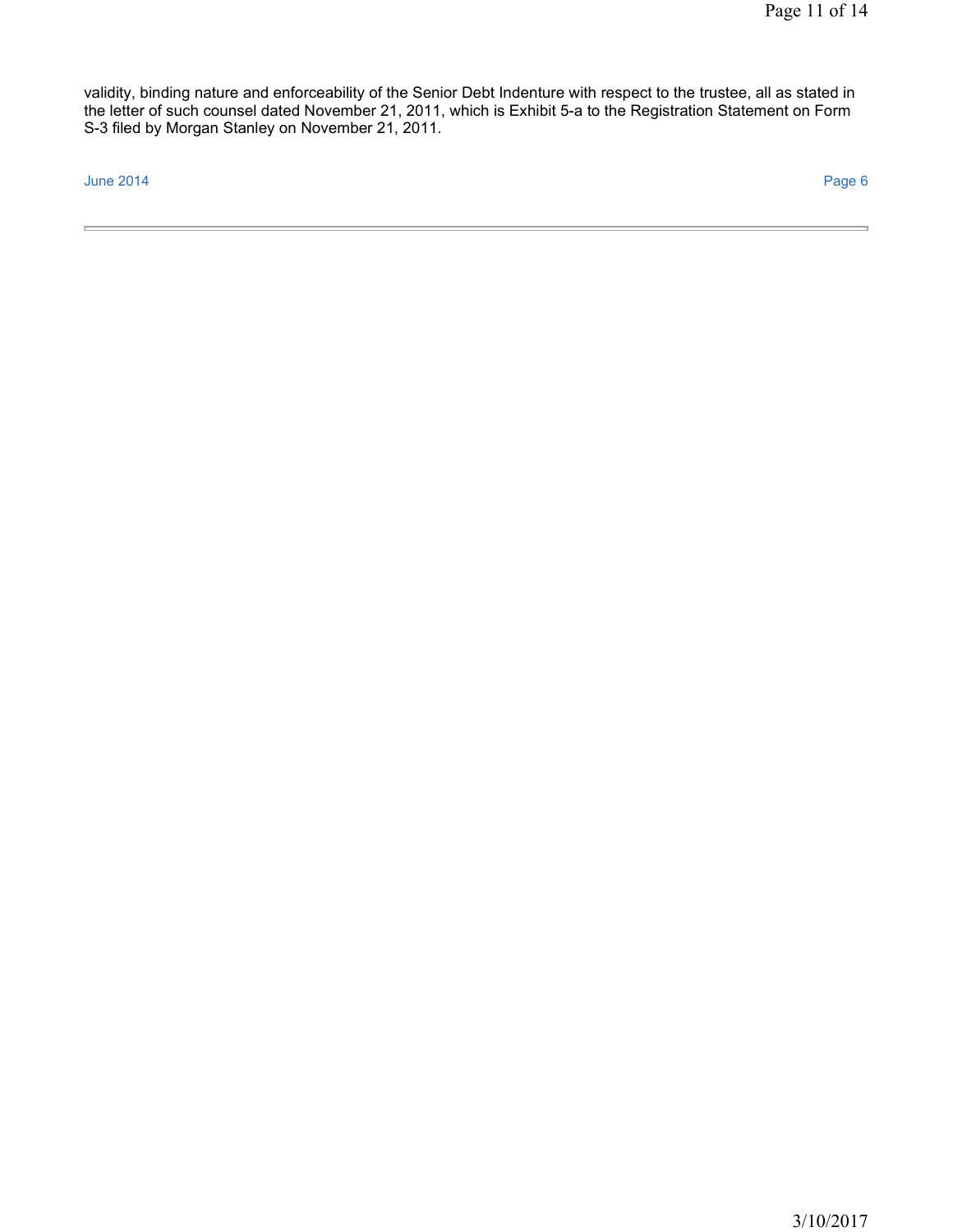### Fixed to Floating Rate Notes due 2024 **Based on 3-Month USD LIBOR**

# Tax Considerations

In the opinion of our counsel, Davis Polk & Wardwell LLP, the notes will be treated as debt for U.S. federal tax purposes. Whether the notes should be treated as "variable rate debt instruments" or "contingent payment debt instruments," however, will depend, among other things, upon the facts at the time of issuance of the notes. Although there is uncertainty due to the maximum interest rates, based on market conditions as of the date hereof, it is expected that the notes should be treated as "variable rate debt instruments," in which case they will be taxed in the manner described in the section of the accompanying prospectus supplement called "United States Federal Taxation—Tax Consequences to U.S. Holders—Notes—Floating Rate Notes."

Assuming the treatment of the notes as "variable rate debt instruments" is respected, the notes will be treated as providing for a single fixed rate followed by a single qualified floating rate ("QFR"), as described in the sections of the accompanying prospectus supplement called "United States Federal Taxation―Tax Consequences to U.S. Holders―Notes―Floating Rate Notes―General" and "―Floating Rate Notes that Provide for Multiple Rates." Under applicable Treasury Regulations, solely for the purpose of determining any original issue discount ("OID") on the notes, the initial fixed rate is converted to a QFR (the "replaced QFR"). The replaced QFR must be such that the fair market value of the notes on the issue date is approximately the same as the fair market value of otherwise identical notes that provide for the replaced QFR (rather than the fixed rate) for the initial period. In determining the qualified stated interest ("QSI") and any OID on the notes, the notes must then be converted into "equivalent" fixed rate debt instruments by substituting each QFR provided under the terms of the notes (including the replaced QFR) with a fixed rate equal to the value of the QFR on the issue date of the notes. Under this method, the notes may be issued with OID.

A U.S. holder is required to include any QSI in income in accordance with the holder's regular method of accounting for U.S. federal income tax purposes. U.S. holders will be required to include OID in income for U.S. federal income tax purposes as it accrues, in accordance with a constant yield method based on a compounding of interest, without regard to the timing of the receipt of cash payments attributable to this income. As a result, if the notes have OID, a U.S. holder generally will recognize less taxable income than cash received during the period in which the notes pay a fixed rate of interest and will recognize more taxable income than cash received during the period in which the notes provide for interest at a floating rate. QSI allocable to an accrual period must be increased (or decreased) by the amount, if any, which the interest actually accrued or paid during an accrual period (including the fixed rate payments made during the initial period) exceeds (or is less than) the interest assumed to be accrued or paid during the accrual period under the "equivalent" fixed rate debt instrument. Both U.S. and non-U.S. holders should read the section of the accompanying prospectus supplement entitled "United States Federal Taxation."

If, based on market conditions as of the issue date, the notes are not treated as "variable rate debt instruments," they will instead be treated as "contingent payment debt instruments" for U.S. federal income tax purposes, as described in the section of the accompanying prospectus supplement called "United States Federal Taxation—Tax Consequences to U.S. Holders—Notes—Optionally Exchangeable Notes." Under this treatment, U.S. taxable investors generally would be subject to annual income tax based on the "comparable yield" (as defined in the accompanying prospectus supplement) of the notes, adjusted upward or downward to reflect the difference, if any, between the actual and the projected amount of any contingent payments on the notes. In addition, any gain recognized by U.S. taxable investors on the sale or exchange, or at maturity, of the notes generally would be treated as ordinary income. If the notes are treated as contingent payment debt instruments, the comparable yield and the projected payment schedule with respect to a note can be obtained by contacting Morgan Stanley at 212-761-4000.

**If you are a non-U.S. investor, please read the section of the accompanying prospectus supplement called "United States Federal Taxation—Tax Consequences to Non-U.S. Holders."**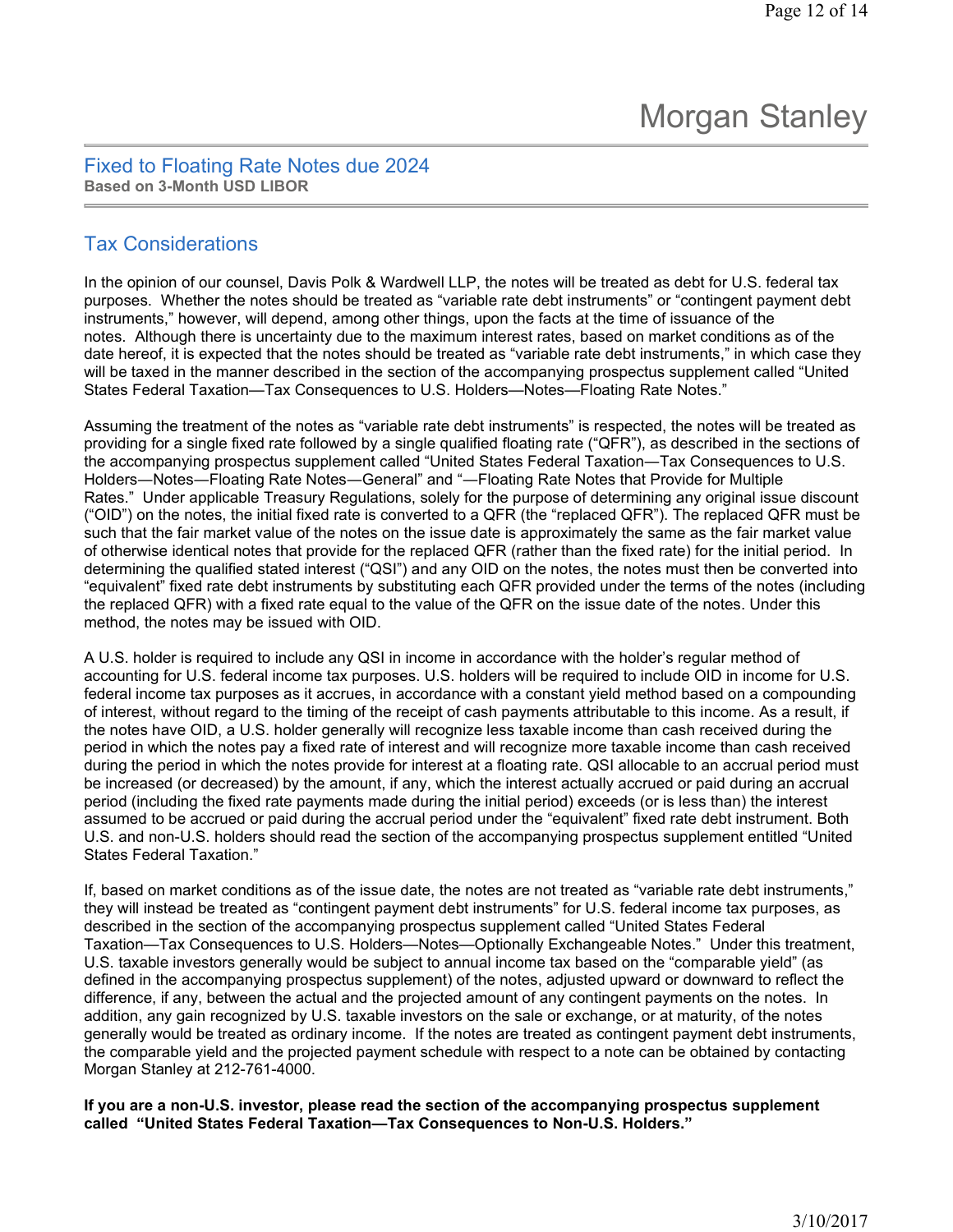**You should consult your tax adviser regarding all aspects of the U.S. federal tax consequences of an investment in the notes, as well as any tax consequences arising under the laws of any state, local or foreign taxing jurisdiction. Additionally, any consequences resulting from the Medicare tax on investment income are not discussed in this document or the accompanying prospectus supplement.**